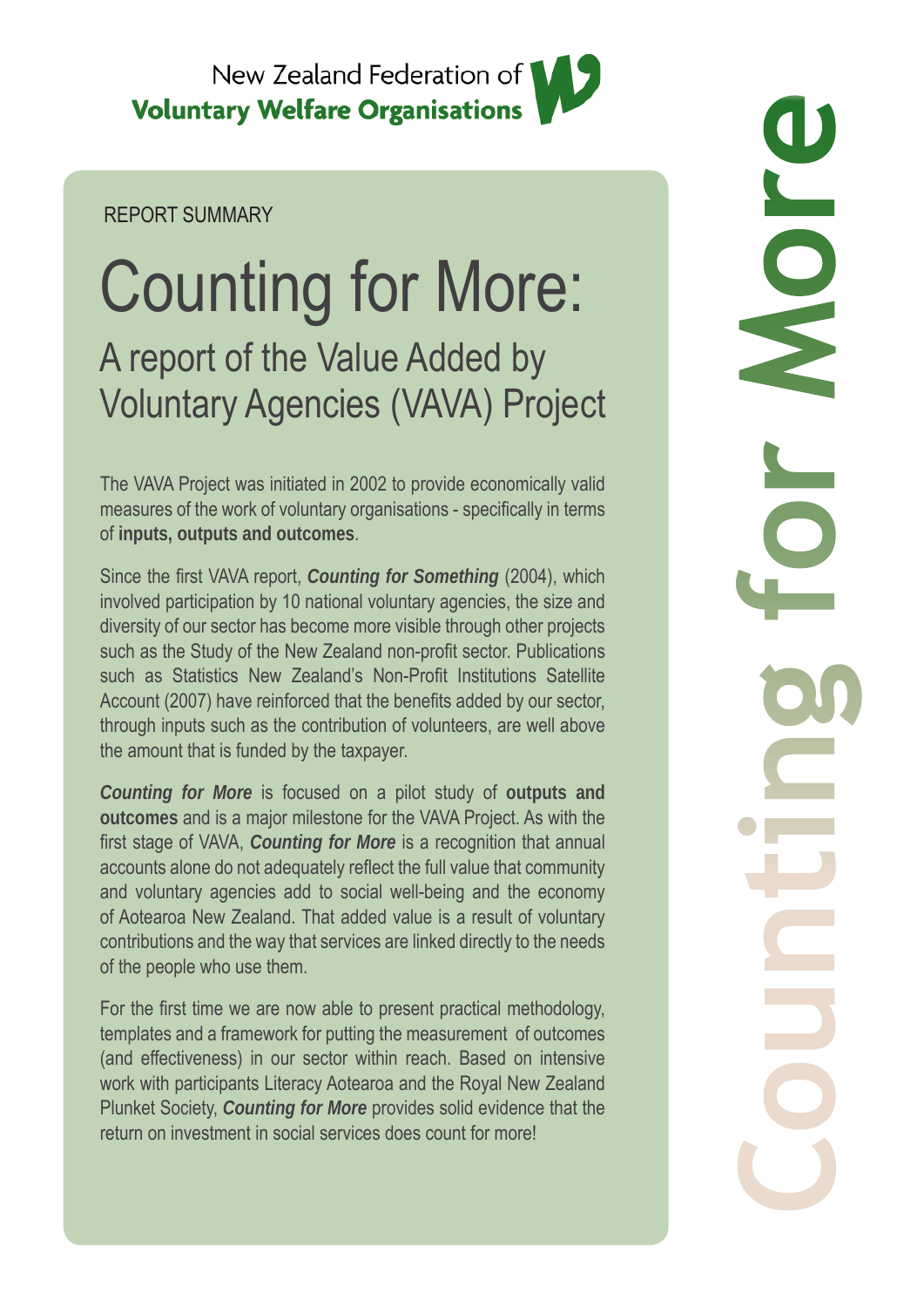## Shifting our thinking

Measures of success... an increasingly used measure of organisational success is the extent to which an organisation either directly or indirectly affects its identified outcomes. Outcomes for voluntary organisations are often not measured in such a way. The emphasis is on inputs and budgets, and while the quantitative or qualitative nature of their outputs is sometimes specified in funding contracts, it is often not measured.

Understanding inputs, outputs, outcomes... understanding the relationship between inputs, outputs and outcomes is vital to understanding the Value Added by Voluntary Agencies (VAVA) Project. At its simplest the relationship is:

Inputs ◄▬ ► Outputs / Services ◄▬ ► Outcomes

Every voluntary agency uses the combined i**nputs** of time, money and goods to produce outputs/ services. **Outputs** add value to the inputs, and the **outcomes** (the ultimate goal) from the use of those outputs add more value still.

What we know... we know from the first stage of VAVA that, in our sector, added inputs include volunteers' time, voluntary contributions and in-kind donations. The value of inputs in the voluntary sector are magnified or multiplied by the fact that every dollar spent attracts voluntary inputs that can be applied to the provision of additional benefits in the form of more services and service delivery focused on client needs. For every dollar provided to a voluntary agency between \$3 to \$5 worth of services was being delivered in the community, largely because of the contributions made by volunteers. Those inputs counted for something!

# Moving ahead

Showing the next set of links... having established the magnitude of inputs, the next challenge has been to articulate and demonstrate the links between outputs and outcomes. The big question: Does the value being added keep growing?

Applying an expert lens to two 'case study organisations'... the stage of the VAVA Project leading to this report, *Counting for More*, has employed the expertise of PricewaterhouseCoopers (PwC). It could not have proceeded without the committed participation of two distinctly different organisations, Literacy Aotearoa and Plunket, and financial assistance from the Office for the Community and Voluntary Sector.

An iterative approach... the information gathering and analysis carried out during this stage was, as would be expected for a pilot study, as much about the 'learning process' of the approach taken as it was about the 'results'. Both the case study organisations had processes in place for collecting data on outputs. By participating in the study those processes were extended and more robust and descriptive levels of information were collected, supported by the use of input and output templates and workshops with PwC.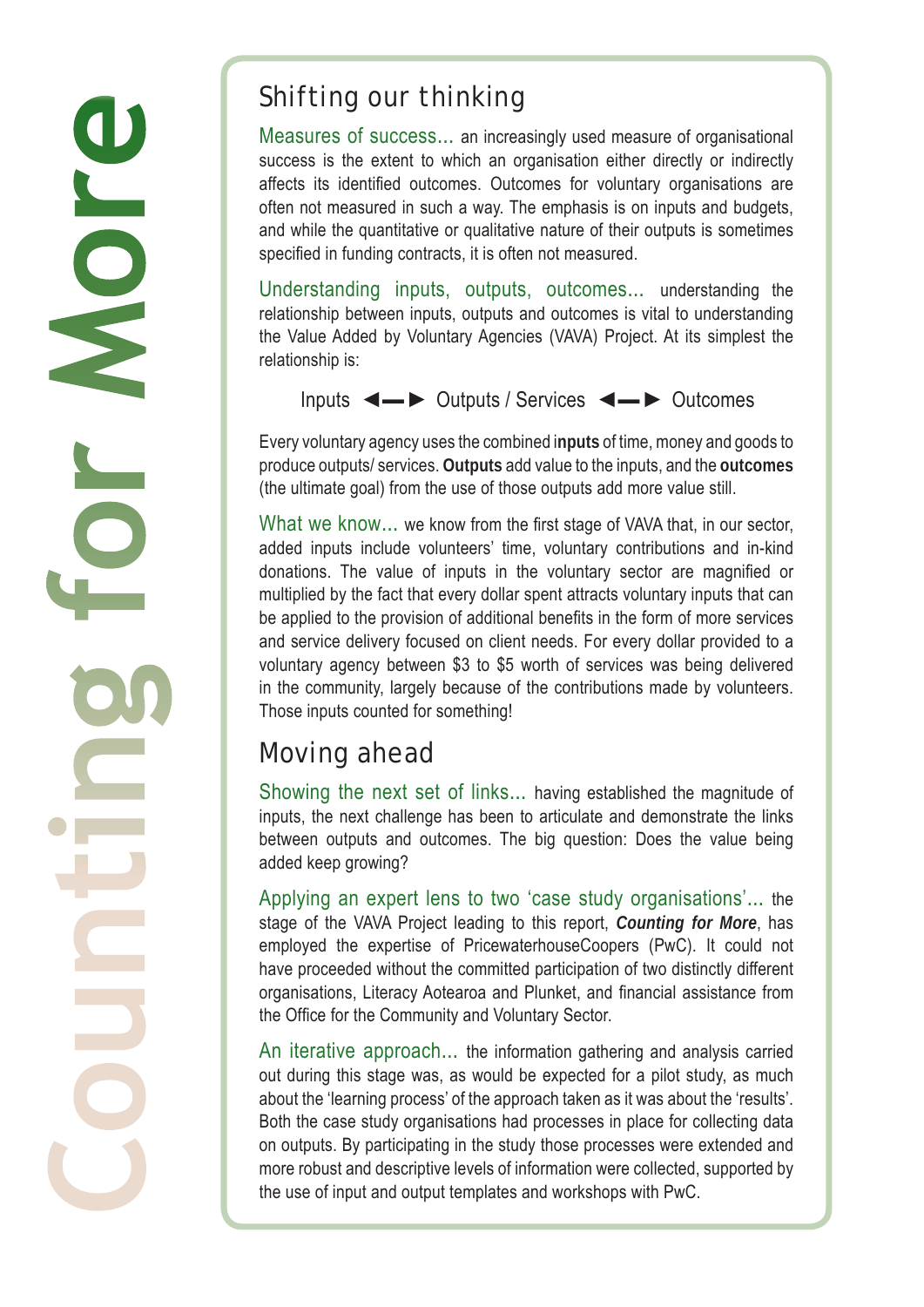### What have we learnt?

Outcomes mapping... the achievement of outcomes is a dynamic process, subject to many assumptions and variable factors. Selected outcome(s) ideally have a high level of attribution back to an organisation's outputs and directly reflect the nature of the services they provide. While an organisation can and should recognise its estimated impact on higher level outcomes such as social well-being and environmental impacts, it is useful to use more precise lower level outcomes to measure performance against.

Cases in point... measures used for outcomes described in this study included - in Plunket's case - rates of unintentional injury for children under

15 and reduced family violence, and - in the case of Literacy Aotearoa - income, education and employability, self-confidence, improved home life and health. In the case of Plunket a relationship was drawn, for instance, between its Car Seat Rental Scheme service and the

*Participating in the VAVA project enabled signifi cant learning for our organisation.* Plunket

reduction of harm to children in car accidents. The length of time estimated for outcomes to be obtained over, was **15 years** for Plunket - equating to the life of a child to adulthood - and **30 years** for Literacy Aotearoa - representing the

*VAVA has been significant, valuing our contributions and providing a framework for future planning and evaluation.*  Literacy Aotearoa

productive life of an adult.

Significant net economic benefit... whether from savings in public costs, or economic gains due to employment and income, the return on investment identified by this study was conservatively estimated at between \$14.30 and \$39 for

every dollar invested, over time periods of 15-30 years. The net economic benefit of the selected activities was estimated at more than \$750 million, from an investment of direct government funding of less than \$50 million.

# What next for the VAVA Project?

Exploring the options... as of December 2007, the VAVA Project is open to expressions of interest in options such as conducting workshops based on the pilot studies and rolling out wider use of the tools created so far at a reasonable cost, and/or embarking on a larger study with one or more partners. **(See back page for contact details).** Efforts are also being made to link up with other outcome related studies for wider research and sector goals. The development of tools to facilitate the collecting of meaningful, useful and relevant information for use by organisations in our sector in their own context has always been an important facet of the VAVA Project. *Counting for More* has again affirmed that applying the VAVA templates and framework to document and track inputs, outputs and outcomes makes a considerable difference to the ways that organisations measure their activities. It provides new insights, new points of dialogue, new confidence and a new understanding to inform their strategic goals and directions. It becomes a basis for performance management, for building business cases and for sharing good practice.